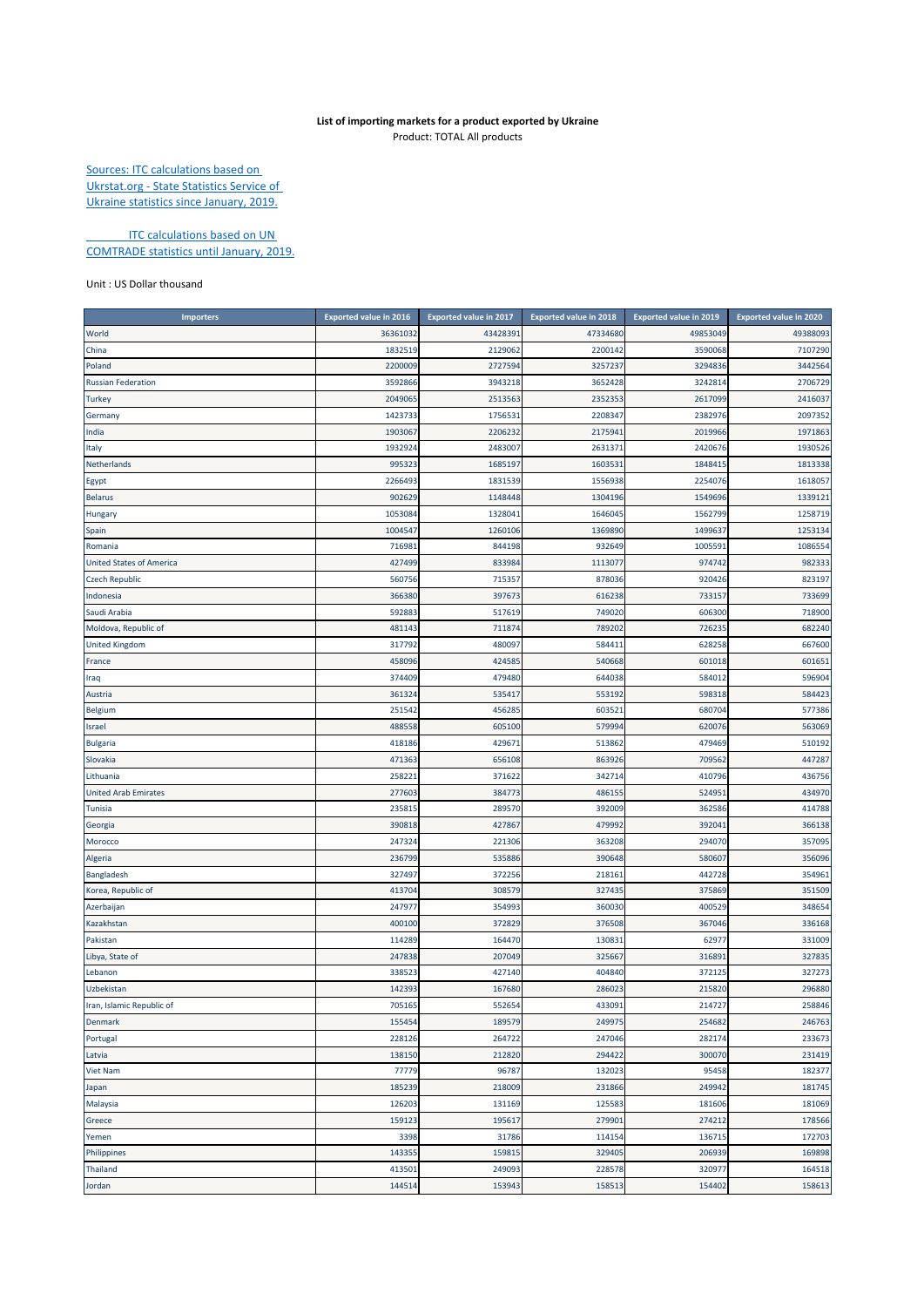| Switzerland                  | 106026 | 228310 | 108750 | 127697 | 142152 |
|------------------------------|--------|--------|--------|--------|--------|
| Ethiopia                     | 12439  | 116773 | 93420  | 169672 | 139185 |
| Serbia                       | 156133 | 170872 | 268805 | 257428 | 134746 |
| Qatar                        | 1243   | 42318  | 59932  | 71693  | 129210 |
| Singapore                    | 2157   | 65106  | 165717 | 188523 | 123051 |
| Armenia                      | 8892   | 105113 | 136697 | 130972 | 112403 |
| Estonia                      | 98048  | 133039 | 152062 | 139835 | 107752 |
| <b>Area Nes</b>              | 12526  | 154073 | 154124 | 170633 | 92693  |
| Ireland                      | 4548   | 55303  | 77509  | 153234 | 90283  |
| Oman                         | 5187   | 33991  | 59116  | 79459  | 85065  |
| <b>Dominican Republic</b>    | 581    | 1141   | 3872   | 2639   | 84459  |
| Senegal                      | 6451   | 93799  | 169040 | 117121 | 82533  |
| Ghana                        | 2563   | 61437  | 72609  | 79466  | 81548  |
| Canada                       | 2889   | 50523  | 78144  | 84763  | 81328  |
| Macedonia, North             | 2591   | 30695  | 15819  | 46335  | 80800  |
|                              | 31958  | 79495  | 59856  | 69252  | 77952  |
| Kenya                        | 7127   | 77454  | 70190  | 77069  | 75513  |
| Sweden                       |        |        |        |        | 74259  |
| Costa Rica                   | 2114   | 24912  | 79515  | 52509  |        |
| Hong Kong, China             | 4901   | 5412   | 47723  | 62792  | 70892  |
| Mexico                       | 136496 | 129267 | 155568 | 128973 | 69494  |
| Nigeria                      | 10422  | 94772  | 105220 | 160419 | 69317  |
| Sudan                        | 3436   | 72077  | 45390  | 55094  | 65870  |
| <b>Brazil</b>                | 2051   | 9490   | 44837  | 73958  | 64256  |
| Turkmenistan                 | 10897  | 62211  | 56836  | 54932  | 56009  |
| Finland                      | 6235   | 78851  | 80643  | 46078  | 55831  |
| Peru                         | 954    | 21841  | 8479   | 22392  | 52518  |
| Cameroon                     | 1179   | 29493  | 40857  | 31375  | 51657  |
| Taipei, Chinese              | 5430   | 49222  | 68840  | 61217  | 43259  |
| Kyrgyzstan                   | 4043   | 34315  | 28606  | 37683  | 42540  |
| Côte d'Ivoire                | 10169  | 67459  | 58904  | 47746  | 42417  |
| Australia                    | 1283   | 14973  | 30034  | 43475  | 42225  |
| Mauritania                   | 13578  | 67119  | 62823  | 44447  | 42170  |
| Slovenia                     | 1675   | 29195  | 33306  | 38946  | 40793  |
| Myanmar                      | 6198   | 44404  | 35671  | 33316  | 37446  |
| Kuwait                       | 1764   | 20319  | 15068  | 34695  | 36303  |
| Sri Lanka                    | 8027   | 65413  | 40838  | 62351  | 35570  |
| Tanzania, United Republic of | 208    | 2736   | 17420  | 19788  | 34676  |
| Cyprus                       | 5348   | 80865  | 40364  | 43041  | 31666  |
| South Africa                 | 5998   | 78456  | 34114  | 44363  | 30083  |
| Albania                      | 2583   | 19502  | 23908  | 22753  | 29796  |
| Colombia                     | 4070   | 33074  | 38579  | 31385  | 29710  |
| Croatia                      | 39066  | 24213  | 35011  | 37186  | 29313  |
| Norway                       | 15338  | 19356  | 27977  | 26901  | 27157  |
| Mozambique                   | 2751   | 2303   | 10479  | 12594  | 26879  |
| Palestine, State of          | 14577  | 21884  | 24164  | 27294  | 26300  |
| Tajikistan                   | 25426  | 34099  | 34431  | 27724  | 24282  |
| Mongolia                     | 24590  | 22251  | 29158  | 26011  | 23093  |
| Nepal                        | 1903   | 14179  | 17723  | 14726  | 22989  |
| Djibouti                     | 14890  | 8849   | 34939  | 38499  | 22034  |
| Gambia                       | 664    | 14184  | 23968  | 27611  | 20489  |
| Somalia                      | 13127  | 28957  | 10712  | 12786  | 18555  |
| Bosnia and Herzegovina       | 9235   | 12473  | 32040  | 20938  | 18531  |
| Luxembourg                   | 5087   | 7294   | 7290   | 20180  | 17403  |
| Guatemala                    | 353    | 576    | 2062   | 9612   | 16267  |
| Mali                         | 12016  | 12143  | 23439  | 16314  | 15900  |
|                              | 1735:  | 8214   | 19292  | 12679  | 15550  |
| Guinea                       | 82     | 623    | 8459   | 4757   | 15116  |
| Haiti                        |        |        |        |        |        |
| <b>Togo</b>                  | 1324   | 21608  | 15929  | 25250  | 13968  |
| <b>Marshall Islands</b>      | 2537   | 42670  | 12422  | 3596   | 13336  |
| <b>Burkina Faso</b>          | 3333   | 14347  | 11576  | 16307  | 12226  |
| <b>Benin</b>                 | 3760   | 6145   | 11553  | 32991  | 11535  |
| Gabon                        | 10047  | 4264   | 14203  | 9859   | 10862  |
| <b>New Zealand</b>           | 2556   | 2040   | 5200   | 9391   | 9708   |
| <b>Bahamas</b>               | 21     | 24     | 13229  | 13828  | 9683   |
| Honduras                     | 30     | 79     | 149    | 51     | 9545   |
| Liberia                      | 2979   | 20117  | 77750  | 7799   | 9277   |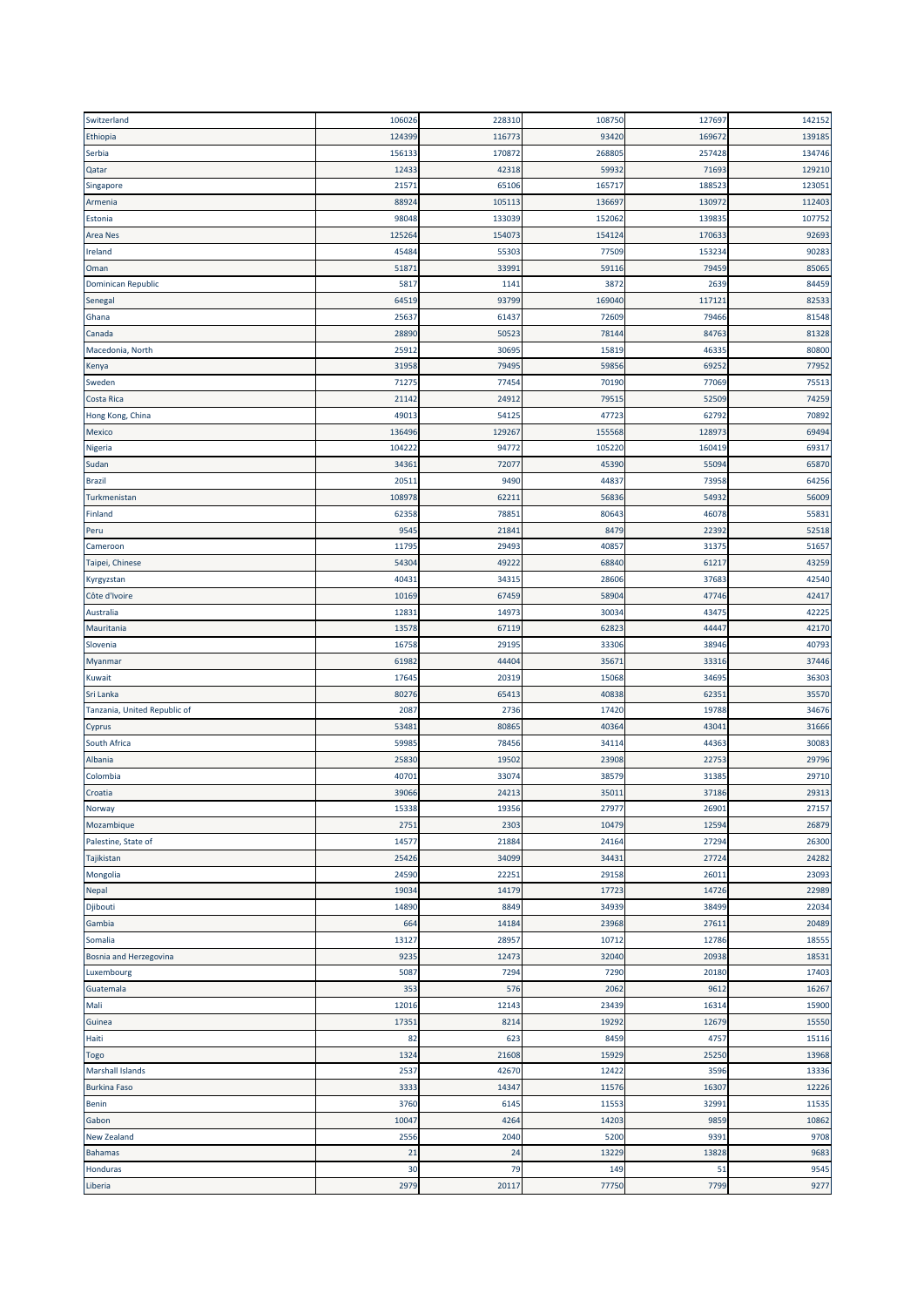| Congo, Democratic Republic of the         | 22605          | 5770           | 19611       | 14433    | 8956 |
|-------------------------------------------|----------------|----------------|-------------|----------|------|
| Malta                                     | 7746           | 53178          | 65683       | 41426    | 8607 |
| Bahrain                                   | 5217           | 4669           | 14402       | 12390    | 8221 |
| Saint Kitts and Nevis                     | 1801           | 1733           | 2875        | 639      | 7503 |
| Afghanistan                               | 6706           | 5993           | 7148        | 3412     | 6834 |
| Congo                                     | 1989           | 2660           | 3343        | 8370     | 6726 |
| Ecuador                                   | 2912           | 385            | 908         | 5255     | 6716 |
| Chile                                     | 3931           | 3763           | 8029        | 5056     | 6140 |
| Argentina                                 | 1863           | 9214           | 9637        | 5793     | 5639 |
| Seychelles                                | 498            | 3399           | 1047        | 167      | 5498 |
| Suriname                                  | 540            | 1936           | 3433        | 3903     | 5425 |
| Sierra Leone                              | 1322           | 4213           | 4316        | 5438     | 5266 |
| <b>Mauritius</b>                          | 768            | 911            | 755         | 1997     | 4899 |
| Cuba                                      | 7394           | 10711          | 8554        | 5088     | 4691 |
| Venezuela, Bolivarian Republic of         | 528            | 21978          | 20580       | 1025     | 4676 |
| <b>Maldives</b>                           | 1000           | 465            | 810         | 2995     | 4141 |
| Syrian Arab Republic                      | 43176          | 8616           | 7858        | 4021     | 4115 |
|                                           | 15430          |                |             |          |      |
| Angola                                    |                | 30118          | 23954       | 20014    | 4057 |
| Montenegro                                | 4670           | 8757           | 6998        | 7184     | 3911 |
| <b>Equatorial Guinea</b>                  | 471            | 914            | 6312        | 4039     | 3816 |
| Guyana                                    | 93             | 837            | 911         | 2280     | 3527 |
| Panama                                    | 1390           | 28336          | 7232        | 5122     | 2575 |
| Uganda                                    | 285            | 3676           | 12230       | 2149     | 2010 |
| Rwanda                                    | 181            | 1933           | 796         | 266      | 1932 |
| <b>British Virgin Islands</b>             | 8864           | 903            | 4712        | 14699    | 1901 |
| Cambodia                                  | 1010           | 361            | 621         | 1620     | 1852 |
| Eritrea                                   | 0              | 215            | 928         | 1496     | 1562 |
| South Sudan                               | 4009           | 1760           | 2955        | 2648     | 1531 |
| El Salvador                               | 8              | 420            | 358         | 486      | 1395 |
| Comoros                                   | $\overline{2}$ | 107            | 302         | 724      | 1323 |
| Cabo Verde                                | 286            | 147            | 115         | 239      | 1201 |
| Madagascar                                | 1007           | 699            | 1091        | 2371     | 1046 |
| Iceland                                   | 640            | 650            | 1410        | 994      | 1027 |
| Zimbabwe                                  | 5317           | 17             | 360         | 50       | 970  |
| Lao People's Democratic Republic          | 2385           | 174            | 180         | 726      | 827  |
| Uruguay                                   | 83             | 134            | 504         | 352      | 805  |
| Central African Republic                  | 1540           | 634            | 710         | 788      | 784  |
| <b>Trinidad and Tobago</b>                | 262            | 506            | 654         | 457      | 737  |
| New Caledonia                             | 185            | 274            | 329         | 1759     | 651  |
| <b>Belize</b>                             | 930            | 9622           | 4146        | 1144     | 480  |
| <b>Niger</b>                              | 937            | 647            | 226         | 995      | 457  |
| Chad                                      | 41             | 286            | 1690        | 1447     | 412  |
| Bolivia, Plurinational State of           | 37             | 116            | 833         | 331      | 394  |
| Paraguay                                  | 120            | 148            | 130         | 635      | 372  |
| Botswana                                  | 136            | 143            | 457         | 1269     | 354  |
| Nicaragua                                 | 29             | 208            | 161         | 178      | 332  |
| Namibia                                   | 58             | 195            | 344         | 738      | 316  |
| Fiji                                      | 111            | 61             | 159         | 111      | 193  |
| Guinea-Bissau                             | C              | 33             | 121         | 88       | 171  |
| Papua New Guinea                          | 0              | $\mathbf 0$    | 379         | 547      | 150  |
| <b>Brunei Darussalam</b>                  | 0              | 61             | 73          | 40       | 131  |
| Burundi                                   | 57             | $\mathbf 0$    | 268         | 54       | 121  |
| <b>Barbados</b>                           | 24             | 88             | 10          | 91       | 114  |
|                                           |                |                | 186         | 3157     | 97   |
| Zambia<br>Andorra                         | 117<br>0       | 1497<br>31     | 11          | 12       | 81   |
|                                           |                |                |             |          |      |
| Jamaica                                   | 35             | $\overline{0}$ | 10          | 39       | 75   |
| Malawi                                    | 191            | 85             | 501         | 1116     | 72   |
| Grenada                                   | $\mathbf 0$    | 30             | $\mathbf 0$ | $\Omega$ | 69   |
| Dominica                                  | 121            | 18             | 248         | 172      | 66   |
| French Southern and Antarctic Territories | $\mathbf 0$    | $\mathbf 0$    | $\mathbf 0$ | о        | 44   |
| French Polynesia                          |                |                |             | 0        | 36   |
|                                           | 5              | 95             | 19          |          |      |
| Palau                                     | 10             | $\mathbf{1}$   | 17          | 59       | 35   |
| Faroe Islands                             | $\mathbf 0$    | $\mathbf 0$    | $\pmb{0}$   | $\Omega$ | 34   |
| Antigua and Barbuda                       | 50             | 12             | 47          | 81       | 20   |
| Cayman Islands                            | $\mathbf 0$    | 11             | 0           | 6        | 13   |